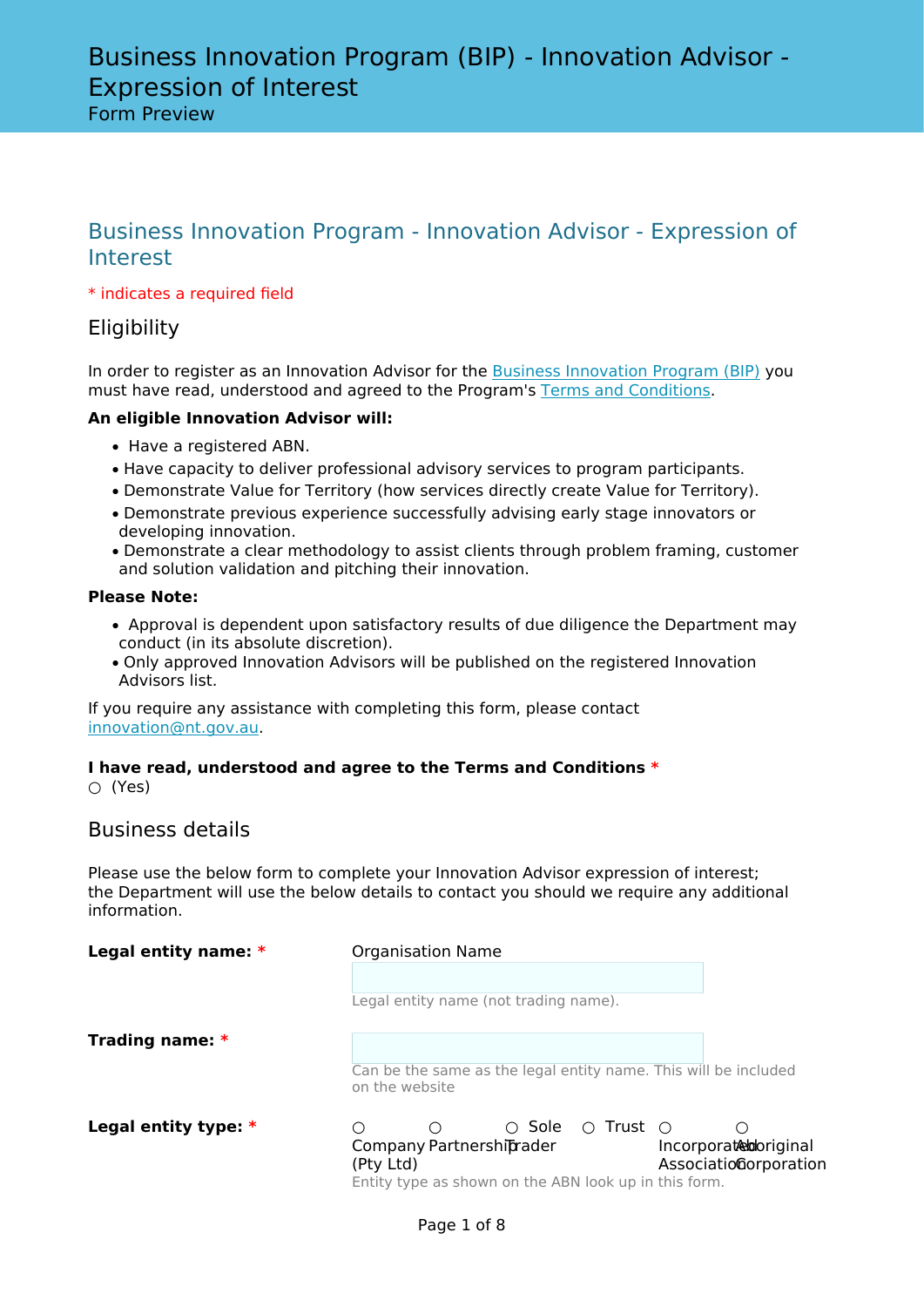Form Preview

| ABN:                         |                                                                  |                  |  |  |  |
|------------------------------|------------------------------------------------------------------|------------------|--|--|--|
|                              | The ABN provided will be used to look up the following           |                  |  |  |  |
|                              | information. Click Lookup above to check that you have           |                  |  |  |  |
|                              | entered the ABN correctly.                                       |                  |  |  |  |
|                              | Information from the Australian Business Register                |                  |  |  |  |
|                              | <b>ABN</b>                                                       |                  |  |  |  |
|                              | Entity name                                                      |                  |  |  |  |
|                              | <b>ABN</b> status                                                |                  |  |  |  |
|                              | Entity type                                                      |                  |  |  |  |
|                              | Goods & Services Tax (GST)                                       |                  |  |  |  |
|                              | <b>DGR Endorsed</b>                                              |                  |  |  |  |
|                              | ATO Charity Type                                                 | More information |  |  |  |
|                              | <b>ACNC Registration</b>                                         |                  |  |  |  |
|                              | <b>Tax Concessions</b>                                           |                  |  |  |  |
|                              | Main business location                                           |                  |  |  |  |
|                              | Must be an ABN.                                                  |                  |  |  |  |
| <b>Primary Address: *</b>    | Address                                                          |                  |  |  |  |
|                              |                                                                  |                  |  |  |  |
|                              |                                                                  |                  |  |  |  |
|                              | Address Line 1, Suburb/Town, State/Province, Postcode, and       |                  |  |  |  |
|                              | Country are required.                                            |                  |  |  |  |
| <b>Postal Address: *</b>     | Address                                                          |                  |  |  |  |
|                              |                                                                  |                  |  |  |  |
|                              |                                                                  |                  |  |  |  |
|                              | Address Line 1, Suburb/Town, State/Province, Postcode, and       |                  |  |  |  |
|                              | Country are required.                                            |                  |  |  |  |
| <b>Primary Phone Number:</b> |                                                                  |                  |  |  |  |
| $\ast$                       |                                                                  |                  |  |  |  |
|                              | Must be an Australian phone number.<br>Please include area code. |                  |  |  |  |
|                              |                                                                  |                  |  |  |  |
| <b>Primary Email: *</b>      |                                                                  |                  |  |  |  |
|                              | Must be an email address.                                        |                  |  |  |  |
| Is your business based       | $\circ$ Yes                                                      | $\circ$ No       |  |  |  |
| in the Territory? $*$        | Please refer to the program terms and conditions for Territory   |                  |  |  |  |
|                              | Enterprise definition                                            |                  |  |  |  |
| Are you registered as an     | $\circ$ Yes                                                      | $\circ$ No       |  |  |  |
| <b>NTG Vendor? *</b>         |                                                                  |                  |  |  |  |
|                              |                                                                  |                  |  |  |  |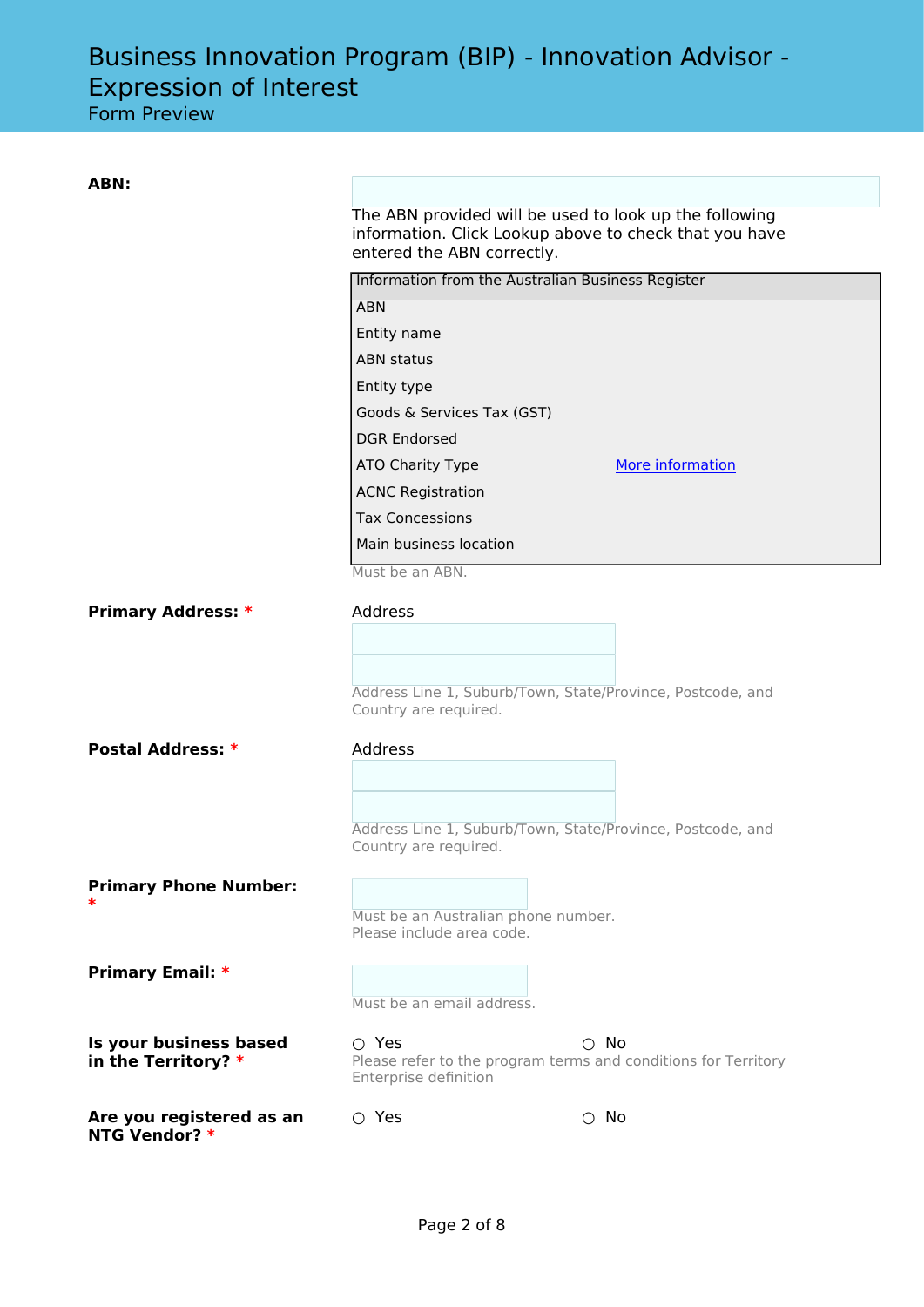Form Preview

| <b>NTG Vendor ID Number</b> |  |
|-----------------------------|--|
| (if known):                 |  |

You can leave this blank for now. However you will need a vendor ID to be paid by NTG.

## NTG Vendor registration

### **We recommend registering to become an NTG Vendor by visiting the [InvoiceNTG](https://invoicentg.nt.gov.au/registervendor) [website.](https://invoicentg.nt.gov.au/registervendor)**

To receive payments from the Northern Territory Government (NTG) you will be required to be registered as an NTG Vendor.

Should you have any questions with registering to be an NTG Vendor, DCIS accounts payable can be contacted on freecall 08 8943 6237 between 8am and 4.30pm Monday to Friday, excluding public holidays.

## Trust entities

If your Legal Entity is a **Trust**, you will need to upload a copy of the Trust Deed to provide confirmation of who is your Trustee.

**Legal Entity** name in the Business details section should be written as;

ABC Pty Ltd the trustee for ABC Family Trust

or

John Smith the trustee for ABC Family Trust

**Copy of Trust Deed \*** Attach a file:

## Advisory Services

Please select one of more of the options below.

You will be asked for further details to check your eligibility to be an Advisor for each stage selected.

## **I would like to be a Stage One Advisor**

#### ○ Yes

Stage one outcome is a completed Innovation Pitch Plan and pitch deck.The role of a Stage One Advisor is to support the Eligible Recipient through problem framing, customer and solution validation, and how to pitch innovation.

## **I would like to be a Stage Two Advisor**

## ○ Yes

Stage two outcome is a fully developed and investible Minimum Viable Product. The role of a Stage Two Advisor is to support the Eligible Recipient to develop their MVP through the implementation of their Innovation Project Plan

## **I would like to be a Stage Three Advisor**

#### ○ Yes

Stage three outcome is third party investment. The role of a Stage Three Advisor is to support the Eligible Recipient to develop a pitch deck for the purpose of pitching for investment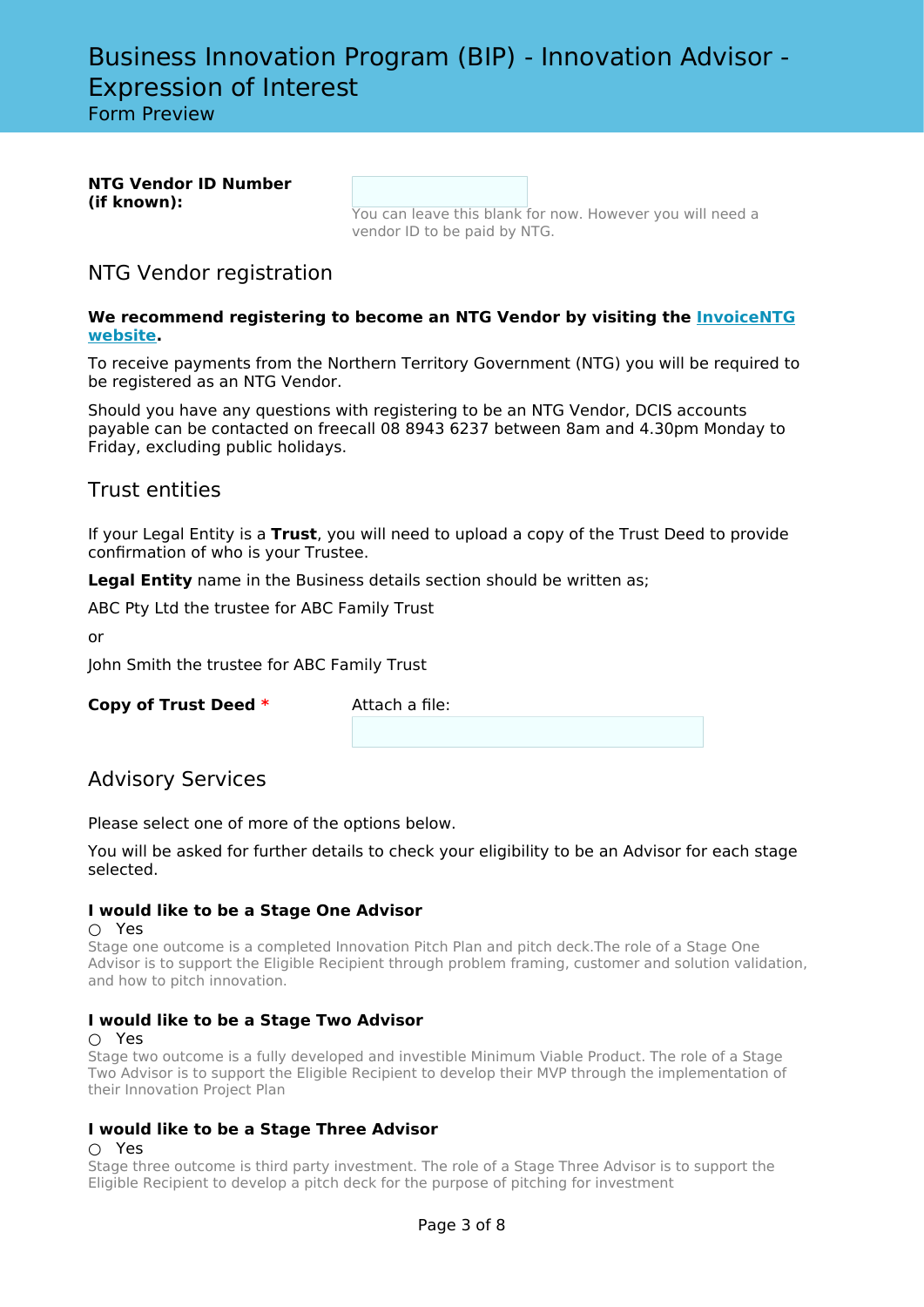# Form Preview

# Website information

In addition to your organisation's trading name, the below information will be published on the [website](http://www.nt.gov.au/BIP) under the list of Innovation Advisors for the purpose of this program.

| Contact person: *                                  | Title             | <b>First Name</b>                      | Last Name                                                       |  |
|----------------------------------------------------|-------------------|----------------------------------------|-----------------------------------------------------------------|--|
|                                                    |                   |                                        |                                                                 |  |
|                                                    |                   | Contact person for supplier inquires   |                                                                 |  |
| Contact phone number: *                            |                   |                                        |                                                                 |  |
|                                                    |                   |                                        |                                                                 |  |
|                                                    |                   | Must be an Australian phone number.    | Please include area code. Contact number for supplier inquires  |  |
|                                                    |                   |                                        |                                                                 |  |
| Contact email address: *                           |                   |                                        |                                                                 |  |
|                                                    |                   | Must be an email address.              |                                                                 |  |
|                                                    |                   | Contact email for supplier inquires    |                                                                 |  |
| <b>Website:</b>                                    |                   |                                        |                                                                 |  |
|                                                    | Must be a URL.    |                                        |                                                                 |  |
|                                                    |                   |                                        |                                                                 |  |
| <b>Organisation Logo:</b>                          | Attach a file:    |                                        |                                                                 |  |
|                                                    |                   |                                        |                                                                 |  |
|                                                    |                   | Contact person for supplier inquires   |                                                                 |  |
| Please provide a brief                             |                   |                                        |                                                                 |  |
| bio on your organisation                           |                   |                                        |                                                                 |  |
| and your experience<br>successfully advising       | Word count:       |                                        |                                                                 |  |
| early stage innovators: *                          |                   | Must be no more than 100 words.        |                                                                 |  |
|                                                    |                   | Must be no more than 100 words.        |                                                                 |  |
| List any areas of special                          |                   |                                        |                                                                 |  |
| interest or expertise:                             |                   |                                        | e.g. technology, business configuration, Aboriginal enterprise, |  |
|                                                    | etc.              |                                        |                                                                 |  |
| Please provide a                                   |                   |                                        |                                                                 |  |
| brief overview of                                  |                   |                                        |                                                                 |  |
| services offered that                              |                   | workshop, blended, etc.                | e.g. one-on-one advisory services, online course, group         |  |
| will assist clients in the<br>development of their |                   |                                        |                                                                 |  |
| <b>Innovation Project Plan,</b>                    |                   |                                        |                                                                 |  |
| pitch, and Minimum<br>Viable Product: *            |                   |                                        |                                                                 |  |
|                                                    |                   |                                        |                                                                 |  |
| What modes of contact                              | Phone<br>$\perp$  |                                        |                                                                 |  |
| do you offer applicants:<br>$\ast$                 | $\Box$<br>$\perp$ | <b>Virtual Meeting</b><br>Face to Face |                                                                 |  |
|                                                    | $\Box$ Other:     |                                        |                                                                 |  |
|                                                    |                   |                                        |                                                                 |  |
|                                                    |                   |                                        |                                                                 |  |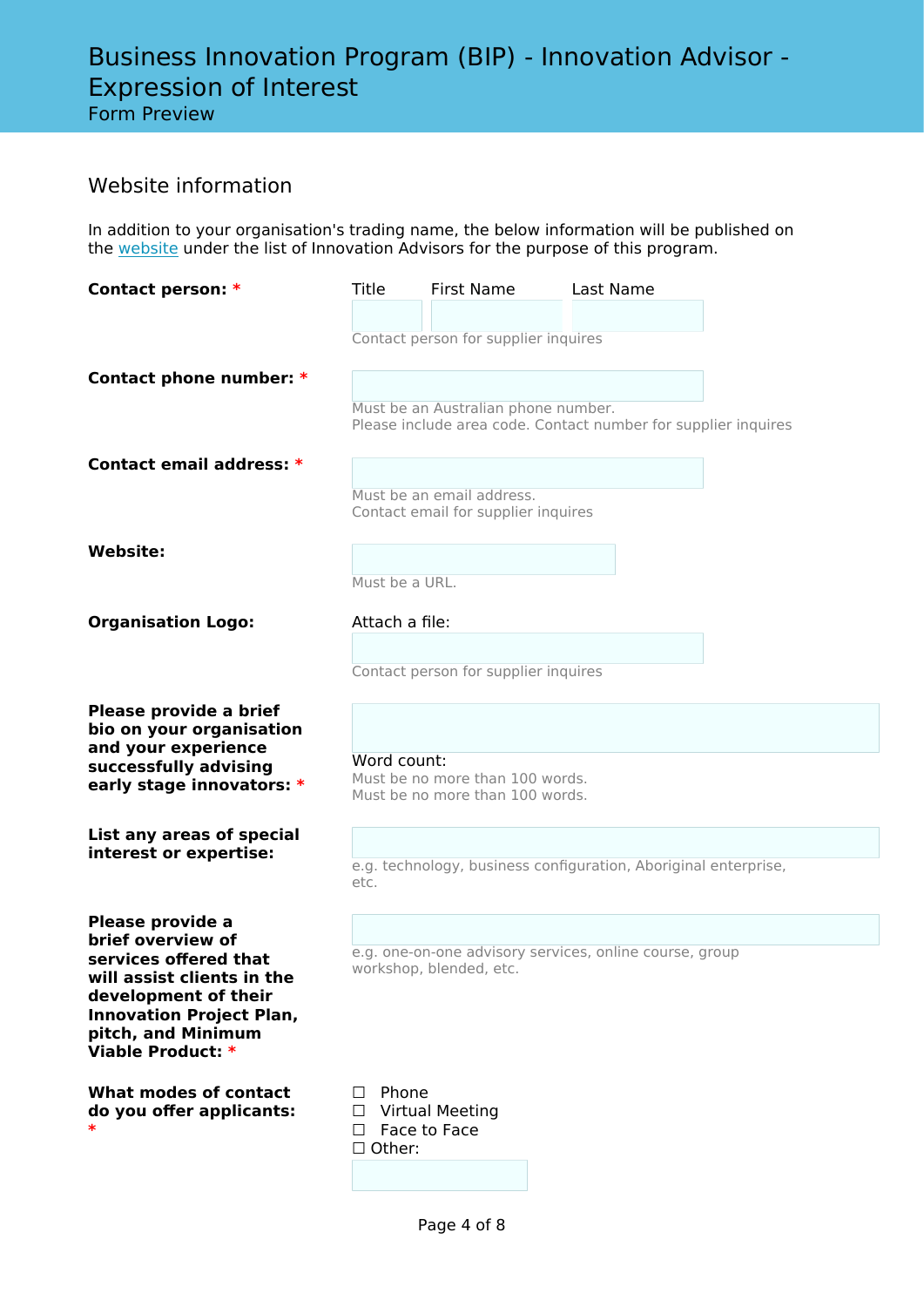Form Preview

## Stage One Advisor

**Please provide clear detail of the methodology used to assist clients through problem framing, validation and pitching of their innovation: \***

### **Please provide an overview of your service and inclusions for Stage One advisory services: \***

NTG will contribute up to \$2,000 towards advisory services in Stage One; any difference in value is to be negotiated between the Advisor and the Eligible Recipient

## **What is your fee for Stage One advisory services (excluding GST): \***

\$ Must be a dollar amount.

## Stage Two Advisor

#### **Please provide an overview of your experience in assisting early stage start ups to develop an investment ready Minimum Viable Product: \***

### **Please provide an overview of your service and inclusions for Stage Two advisory services: \***

Please note, a comprehensive quote for Stage Two advisory services must be included as part of the Eligible Recipients Innovation Project Plan submitted during Stage One

## **What is your fee for Stage Two advisory services (excluding GST): \***

\$ Must be a dollar amount.

## **Unit \***

Please complete if fee for stage two is a unit; e.g. package rate, hourly rate, subscription

## Stage Three Advisor

**Please provide an overview of your experience developing tools to pitch for investment: \***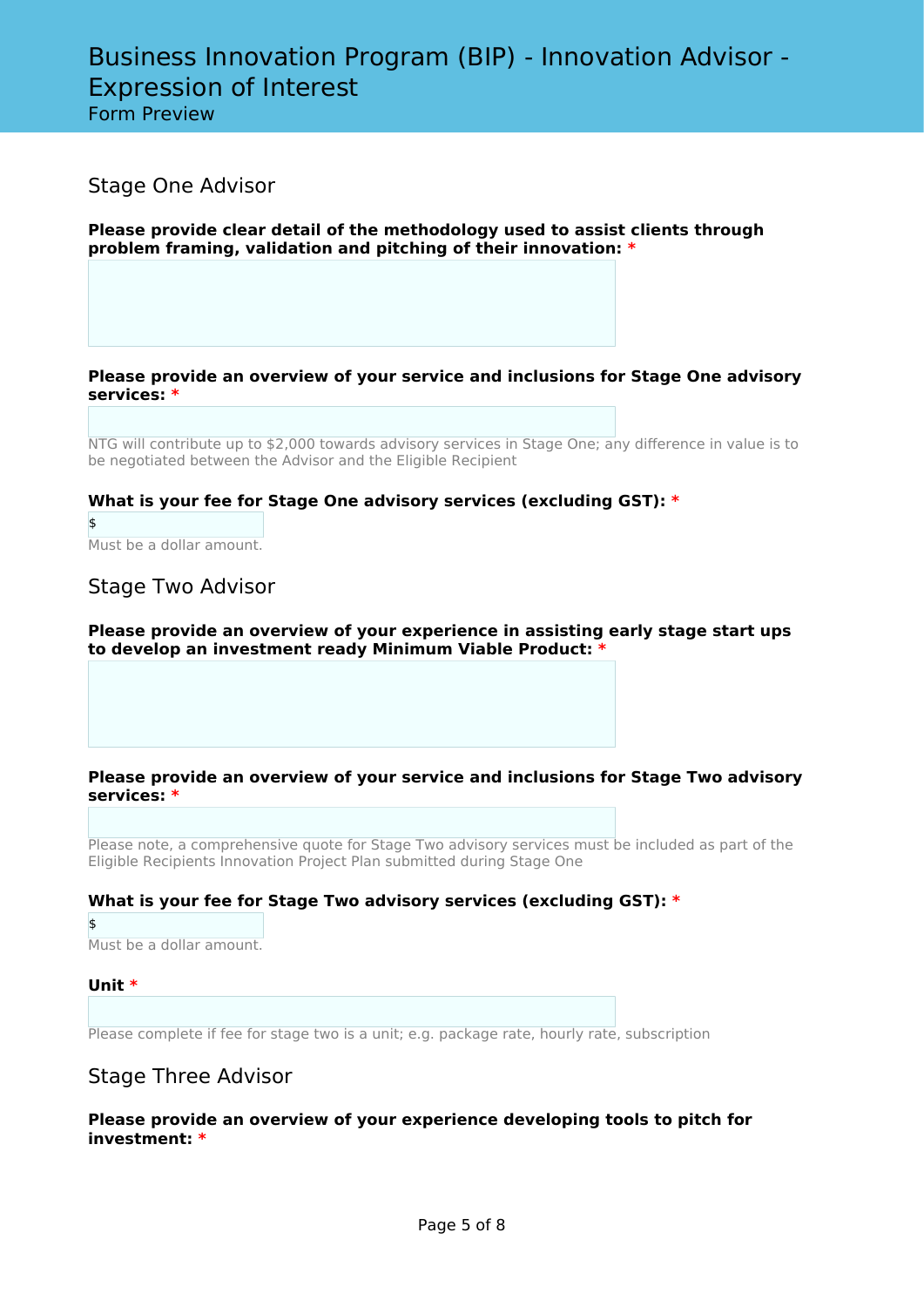## Criteria

**\***

**\***

**Please provide an overview of how your organisation provides Value for Territory:**

Examples of VFT are employing Territorians or creating new jobs for Territorians (including increased Aboriginal participation), regional development, development of territory culture, support for disadvantaged people or groups and attracting new investment to the Territory (may include proposed value if successful in becoming an Innovation Advisor)

#### **Provide detailed overview of how your organisation has successfully advised early stage innovators in the past: \***

**Please attach any supporting documentation** Attach a file:

Unattested Declaration under the Oaths, Affidavits and Declarations Act

## **I (insert your full name),**

#### **solemnly and sincerely declare:**

- I have read, understood and agree to comply with the Terms and Conditions of the Business Innovation Program ("BIP"/ "Program");
- I have read, understood and agree to the Privacy Statement;
- I understand some business/organisation and contact information that we give to the Department as part of this application may be listed publicly and I acknowledge the disclaimer regarding how the information I provide will be stored and used;
- By completing this declaration I confirm that my business is not under external administration or in liquidation, is not insolvent and I have no reason to believe that it will become insolvent during the course of the program;
- My business is not currently being investigated by any law enforcement agency for fraud, including without limitation for Work Health or licensing related matters;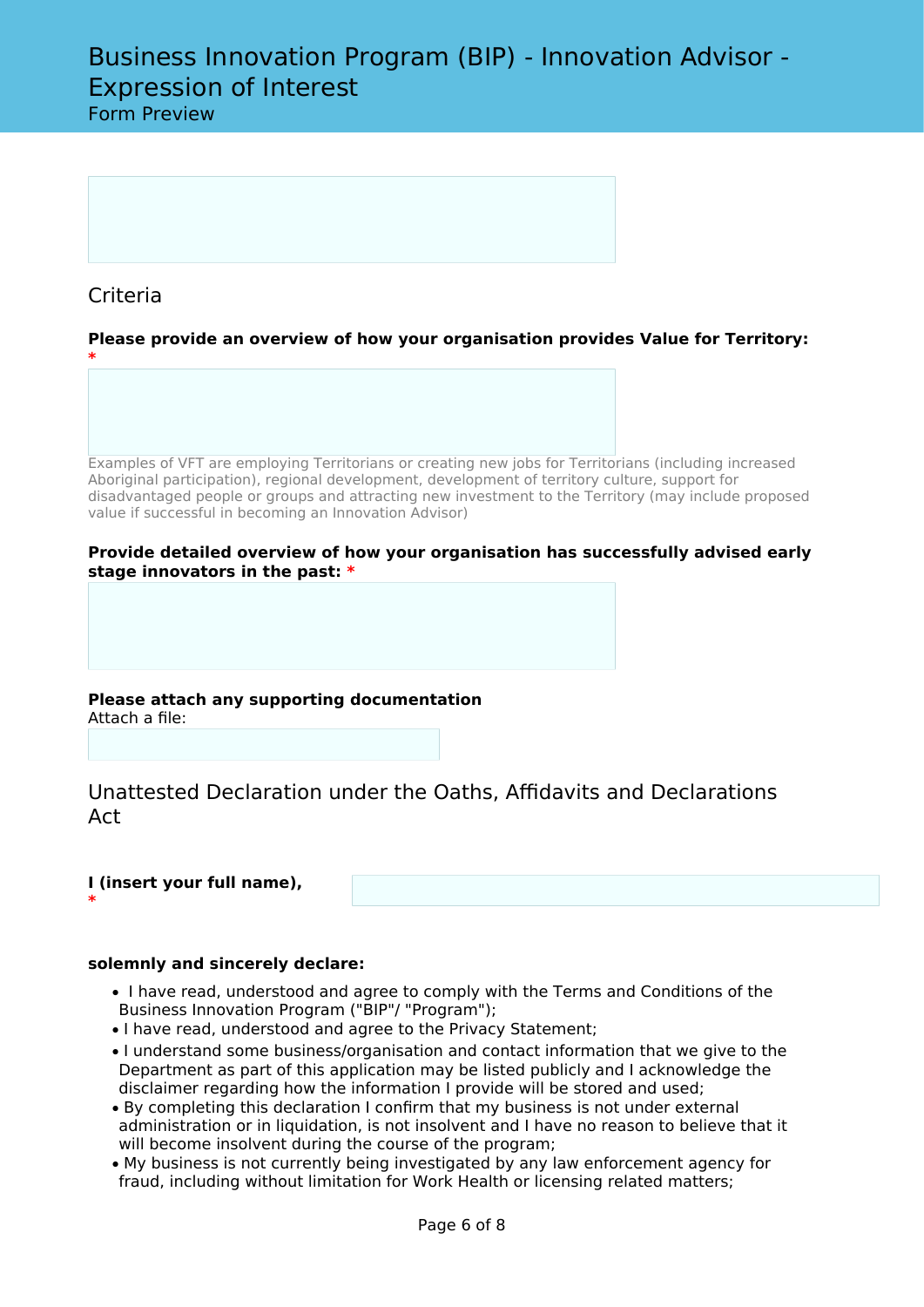Form Preview

- I understand and consent to the Department conducting any due diligence in relation to my business as it sees fit, and that the Department has a discretion to remove my business from the panel of providers for any reason whatsoever (after providing my business reasonable opportunity to answer any allegations of poor quality work or other breaches of the terms and conditions);
- In the event that my business is successful in being registered as an Advisor for the program, I understand that the information submitted in this application will form part of the terms and conditions of any subsequent contract for the provision of advisory services;
- I will advise the Department immediately if any details relating to my business/ organisation changes during the course of the Program;
- No offer of cashback or any other benefit (whether monetary or not) has been made to me, my business/ organisation or any related third party as a condition of acceptance of a quotation given to for works undertaken on the premises during the course of the Program;
- My business has, and will maintain in force, all required permits, licences, insurances relevant to the conduct relating to participation in the Program of my business;
- I understand that the Department may seek further information and evidence of certificates of currency for professional indemnity and/or public liability insurance where appropriate;
- There is no relationship between any member of my Business and the entity we are providing the quotation or services to (refer definitions of Related and Relative in the terms and conditions);
- I understand that my business must comply with all laws relevant to my business's participation, including the obligations on persons to report unlawful activity under the Independent Commissioner against Corruption Act (NT);
- I have read, understood and fully accept these Terms and Conditions and fully release and indemnify the Department against any loss or damage he / she / it / they may suffer of any nature whatsoever (including without limitation personal injury or death) caused or contributed to by participation in the Program, the conduct or delivery of any Works, Goods or Services or otherwise;
- My business/ organisation fully releases and indemnify the Department against any loss or damage they may suffer of any nature whatsoever (including without limitation personal injury or death) caused or contributed to by participation in the Program;
- The applicant and its personnel who are or will be located in the Northern Territory when the project is operational are fully vaccinated for COVID-19 or be able to supply written evidence of a medical exemption;
- The applicant maintains processes, systems and records (including a register if required) of its personnel's vaccination status and exemptions, and grant the Department permission to view those processes, systems or records on our request;
- All information contained in this application together with any attachments are complete, true and correct to the best of my knowledge;
- I acknowledge that any incorrect or misleading information submitted in this application may result in this application being rejected and/or legal action being taken against the applicant;
- I am a principal of the business/ representative of the organisation and I am duly authorised to make this Declaration.

## **This declaration is true and I know that it is an offence to make a declaration that is false in any material particular. \***

○ Yes

**This Declaration is made at \***